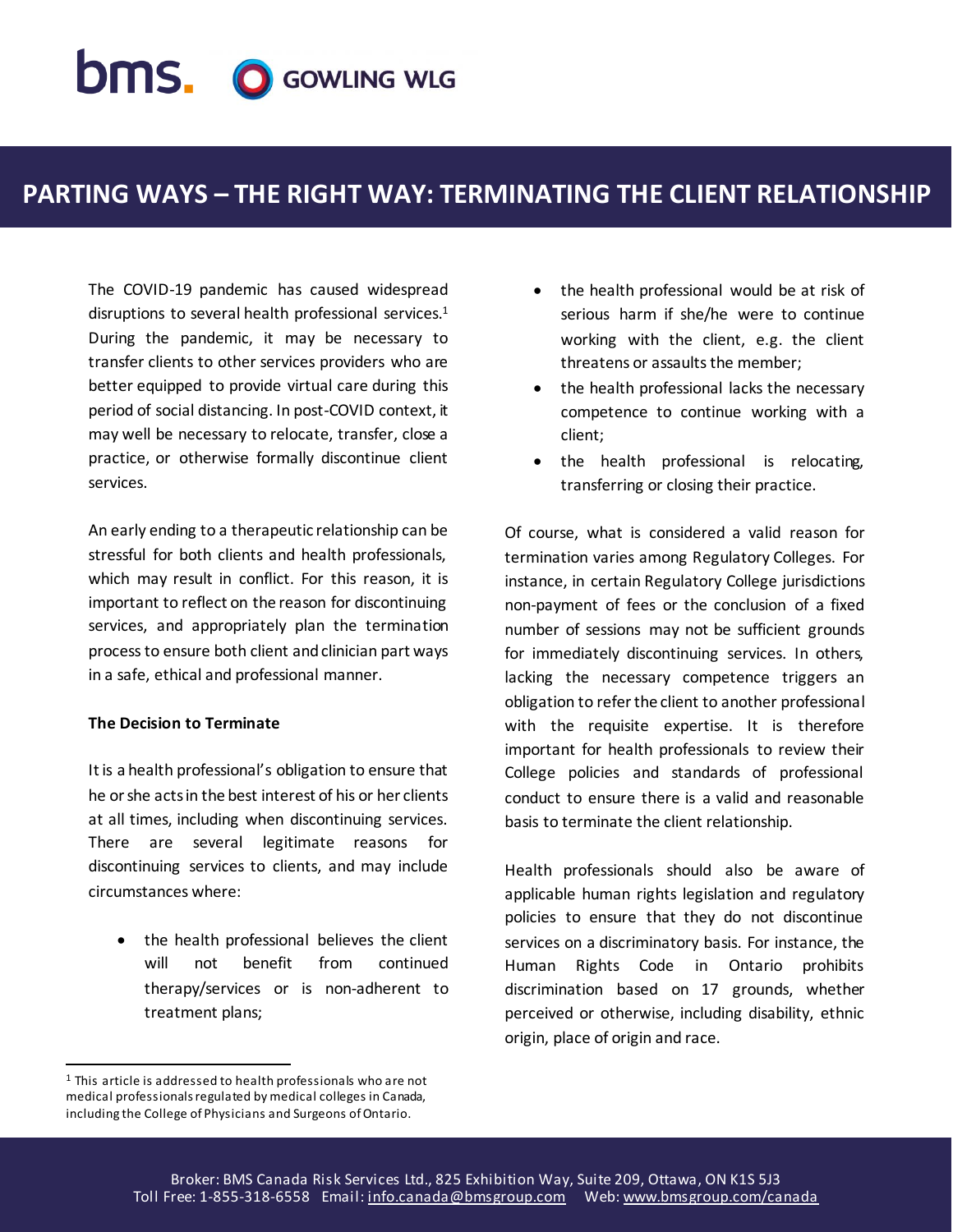## **bms. O GOWLING WLG**

The Ontario Human Rights Commission has taken the position that COVID-19 is a disability under the Code, as it constitutes a medical condition or perceived medical condition that carries significant social stigma. However, the right to be free from discrimination can be limited under the Code (for example, where health and safety risks are serious and would amount to undue hardship). The grounds for terminating the client relationship must in any case be reasonable and valid.

#### **The Termination Process**

For most health professionals regulated under the *Regulated Health Professions Act* in Ontario and similar legislation other provinces, it is considered professional misconduct to discontinue services that are needed by a client unless, (1) the client requests the discontinuation, (2) alternative services are arranged, or (3) the client is given a reasonable opportunity to arrange alternative services. In determining the right approach to termination, it is critical to review the Professional Misconduct Regulations and College Standards of Practice that apply to the regulated health professional. The appropriate termination process will vary depending on the circumstances, and so health professionals should consider the following:

**What to Say**: Inform the client of the decision to terminate. It is advisable to clearly communicate the reasons for termination, giving due consideration to issues such as your personal safety and the patient's particular circumstances.

**How to Say It**: Under certain College standards of practice, members must take reasonable steps to hold a termination session<sup>2</sup> . If a face-to-face meeting is not advisable (e.g. due to safety concerns), the health professional should send written correspondence to the client, by registered mail or electronic mail, where appropriate. Certain Colleges require the member provide written notification to the client that the relationship has been discontinued, and document the notification in the patient record.

**When to Say It**: Where possible, health professionals should provide clients with reasonable notice of their decision to discontinue services. Key factors in determining whether notice is reasonable include (1) the patient's circumstances, health status and vulnerability; (2) the availability of alternative resources in the community; and (3) whether the client poses a risk of harm to themselves, the health professional, or others third parties.

**Document**: In all cases, it is important to document the reason for discontinuing services and the process taken to ensure clients were not abandoned and had a reasonable opportunity to arrange for alternative services.

l

<sup>&</sup>lt;sup>2</sup> The Ontario College of Social Workers and Social Service Workers (OCSWSSW)